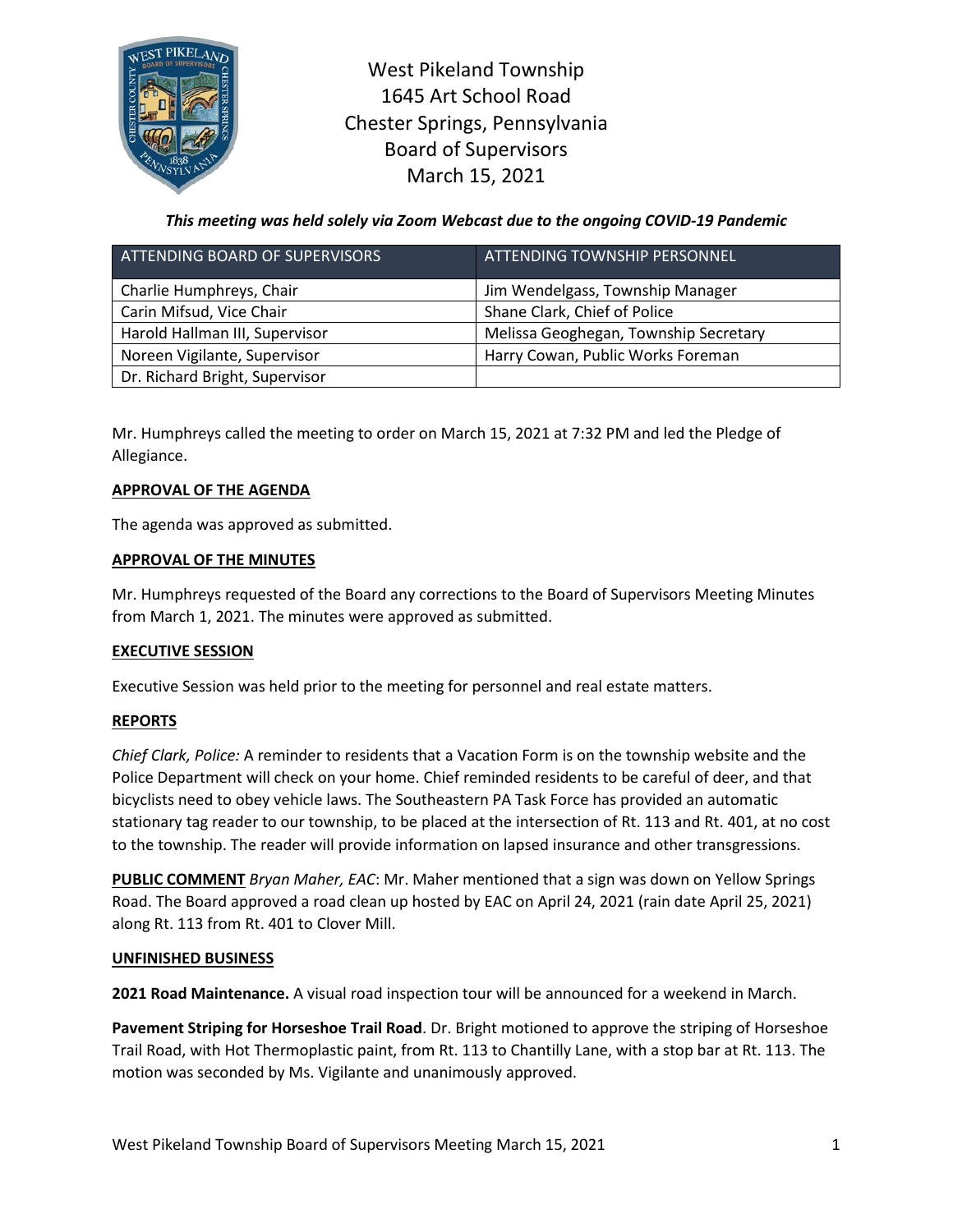

West Pikeland Township 1645 Art School Road Chester Springs, Pennsylvania Board of Supervisors March 15, 2021

**Walnut Lane Additional Phases & Grant Status**. The Board has tasked the Parks and Recreation Committee to conduct research for the following: next Phases of the park, grants, three to five year plans and to conduct a resident survey.

**Pine Creek Park Insurance Claim Status**. The site of the fire has been cleaned up. Next steps are seeding the area and removing the temporary fence.

# **NEW BUSINESS**

**Approval of Bills and Treasurer's Report.** Mr. Hallman III abstained from voting on the motion to pay Hallman's General Store bill 8649 and WEX bill 8670 because of a conflict as the motion provides for a payment from West Pikeland Township to Hallman's General Store.

Dr. Bright motioned to approve the Bills and Treasurer's Report. The motion was seconded by Ms. Vigilante and unanimously approved.

**Appointment of Ashton Simmons for Park and Recreation Board.** Ms. Mifsud motioned to approve the appointment of Mr. Simmons for the Park and Recreation Board. The motion was seconded by Ms. Vigilante and unanimously approved.

**Mowing Bid**. Ms. Vigilante motioned to approve as the lowest bid Grove Street Home and Care as the winning 2021 Mowing Bid. The motion was seconded by Ms. Mifsud. Dr. Bright and Mr. Humphreys voted aye. Mr. Hallman abstained due to concerns of a lack of information about the company's previous work at the township. The motion was approved.

**Trackless Replacement.** Mr. Hallman motioned to purchase the Trackless from East Bradford Township at a cost not to exceed \$35,000. The motion was seconded by Ms. Mifsud and unanimously approved.

**Ordinance 2021-01 Verizon Franchise Agreement.** Mr. Wendelgass provided a summary of the proposed new agreement. Dr. Bright motioned to accept Ordinance 2021-01. The motion was seconded by Ms. Mifsud and unanimously approved.

**Chester County Climate Action Plan**. Residents are encouraged to visit the township website to view the plan, which is open for public comment.

**PECO Tree Tagging.** Peco will begin tree work in April.

## **ANNOUNCEMENTS**

The next Board of Supervisors meetings are scheduled for Monday, April 5, 2021 at 7:30 PM and Monday, April 19, 2021 at 7:30pm.